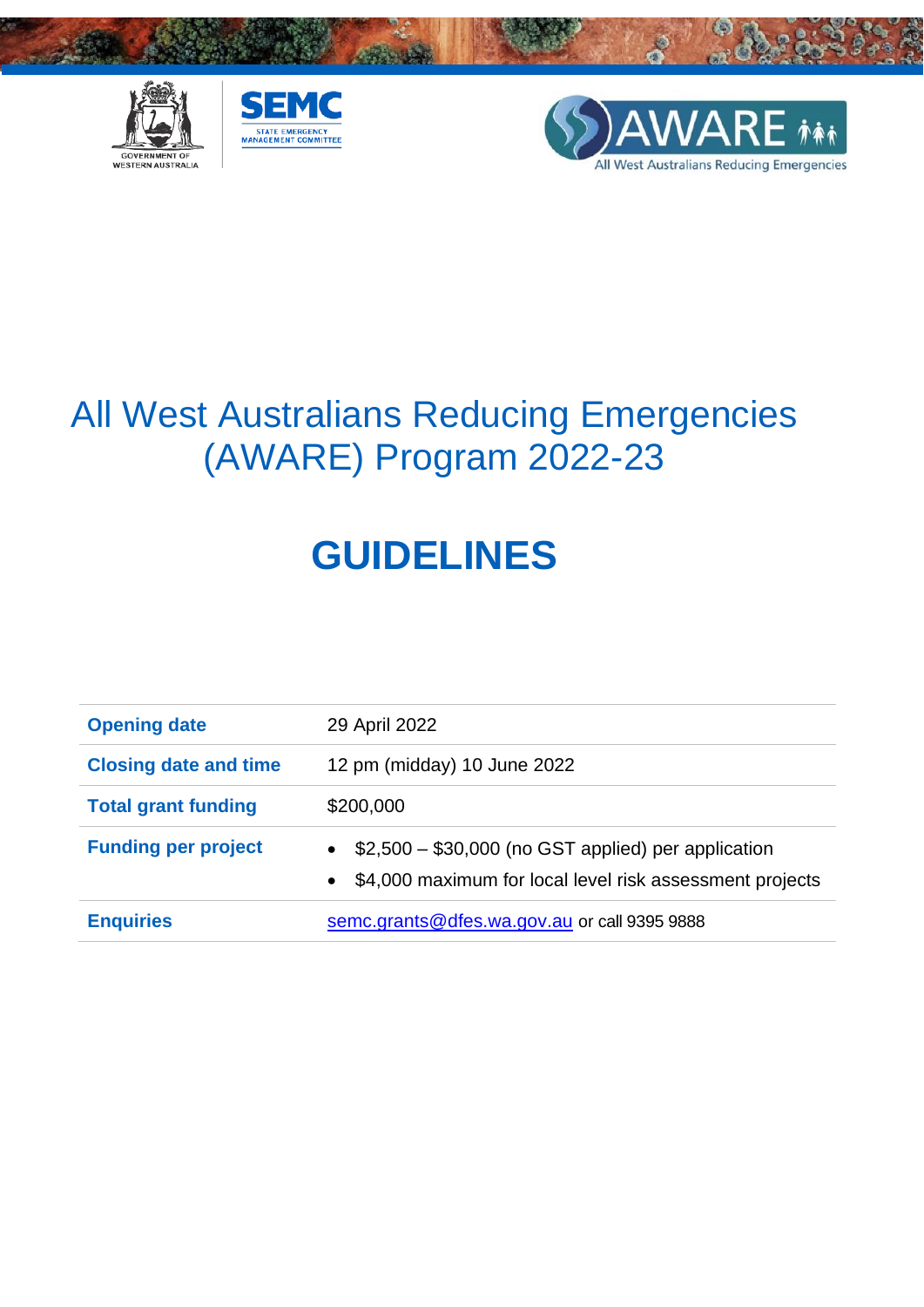# All West Australians Reducing Emergencies (AWARE) Program 2022-23

The AWARE program aims to enhance Western Australia's emergency management arrangements by investing in capacity building and preparedness activities at a local level.

The 2022-23 AWARE program will distribute \$200,000 to local governments via competitive grants to projects that build emergency management capability.

#### Who can apply?

Local governments.

Local governments are encouraged to collaborate and submit joint applications.

# Project categories

To be eligible, projects must address at least one of the five categories below:

#### **Furthering the emergency risk management process**

- Local level risk assessment final report and risk register
	- o \$4,000 subsidy available
- The final report and risk register must be completed using the process outlined in the [WA Emergency Risk Management Local Government Handbook,](https://semc.wa.gov.au/state-risk-project/risk-tools/risk-toolbox/Documents/WAERMHandbook2017.pdf) and in consultation with your District Emergency Management Advisor (DEMA)

#### **Facilitating capability-based exercises**

- To help identify and assess the skills, resources, infrastructure, equipment, systems and plans necessary for response and recovery
	- o Includes field, workshop, and desktop settings

#### **Assistance in reviewing Local Emergency Management Arrangements (LEMA)**

- To enhance the knowledge, capacity and/or awareness of:
	- o Community members
	- o Emergency services personnel
	- o Agencies supporting emergency management activities
- To support the development of contemporary and updated LEMA

#### **Delivering emergency management training**

- To enhance the knowledge, capacity and/or awareness of personnel involved in emergency management
- Includes professional development

#### **Hosting or facilitating emergency management events or forums**

- To host or facilitate emergency management events or forums that may include:
	- o Knowledge sharing
	- o Best practice
	- o Community engagement/education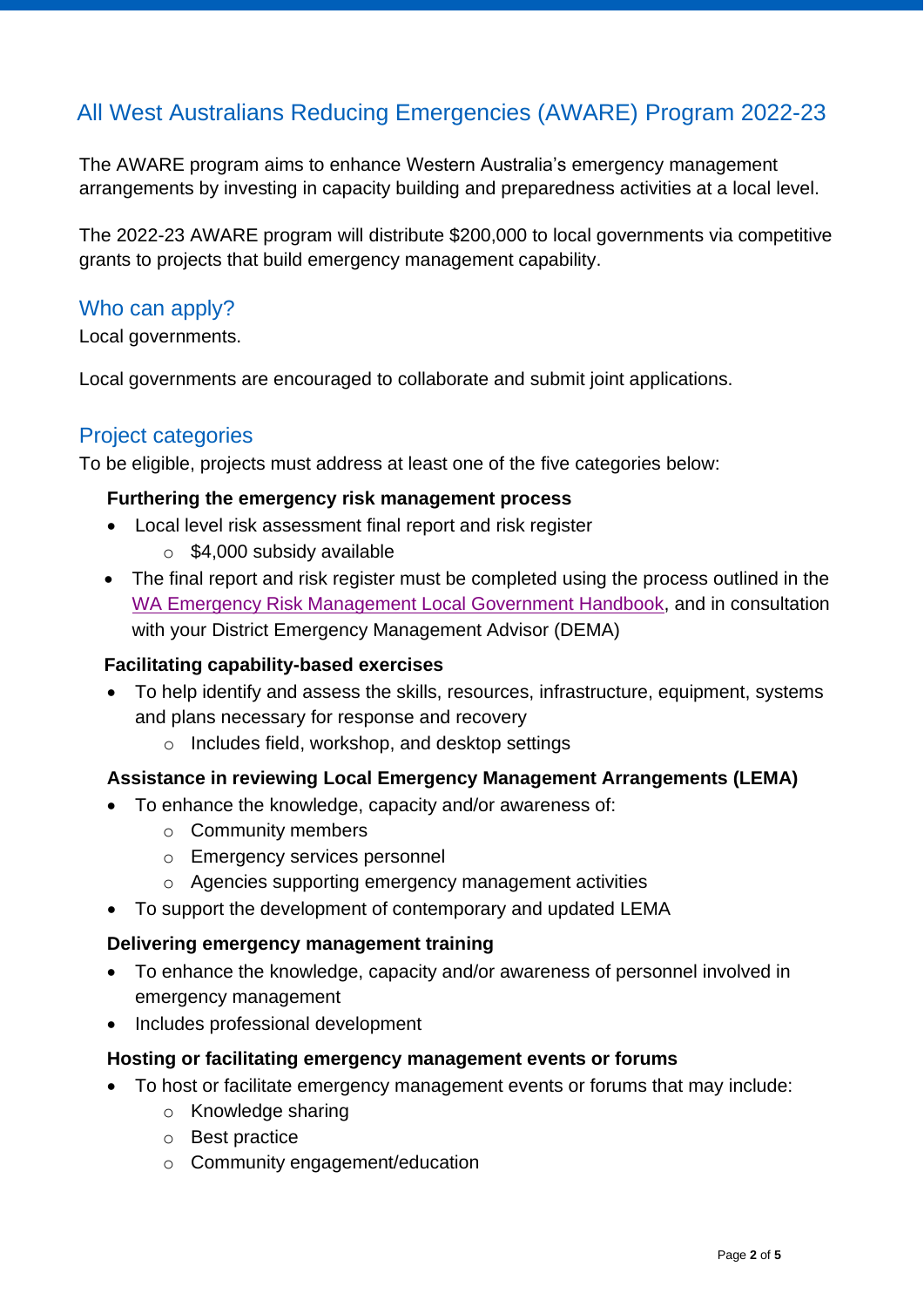# Eligibility Checklist

**The Eligibility Checklist below outlines all requirements applicants must meet to apply for AWARE funding. Applicants need to check "Yes" against each requirement to be considered eligible to apply.** 

#### **SECTION 1**

#### My organisation:

- $\Box$  will meet the minimum eligibility requirements set out in the AWARE Guidelines and Eligibility Checklist
- $\square$  is a local government within Western Australia
- $\Box$  is willing to sign and comply with the AWARE Funding Agreement (refer Sample [AWARE Funding Agreement](https://semc.wa.gov.au/funding/aware/Documents/GRANTS-AWARE-Sample-Funding-Agreement2022-2023.pdf)[\)](https://semc.wa.gov.au/funding/ndrp/Documents/2020-21%20Funding%20Agreement%20Sample.pdf)
- $\Box$  does not have a more appropriate funding source
- $\Box$  would not be better delivered by another agency
- $\Box$  does not have any current non-compliant SEMC or DFES-funded projects such as Natural Disaster Resilience Program (NDRP), National Bushfire Mitigation Program (NBMP), National Disaster Risk Reduction (NDRR), or All West Australians Reducing Emergencies (AWARE) grants
- $\Box$  has the capacity to deliver this project
- $\Box$  has undertaken a project risk assessment for the delivery of this project

#### **SECTION 2**

My project:

- $\Box$  aligns with at least one of the five project categories from the AWARE Guidelines (page 2) or Application Form (page 4) located on the [SEMC website](https://semc.wa.gov.au/funding/aware)
- $\Box$  builds emergency management capacity or preparedness at a local level
- $\Box$  will not commence before the AWARE Funding Agreement is signed, or before 1 November 2022.
- $\Box$  will become sustainable once completed (will not require ongoing AWARE funding)

#### **SECTION 3**

#### My application:

- $\Box$  requests funding between \$2,500 and \$30,000 (local level risk assessment maximum \$4,000) – no GST applied
- $\Box$  is not requesting funds for a capital or asset purchase, or an upgrade or maintenance
- $\Box$  has realistic and credible outcomes, outputs, timeframes, milestones and budget
- $\Box$  delivers community outcomes and does not provide a commercial advantage
- $\Box$  has endorsement from the Chief Executive Officer or equivalent accountable authority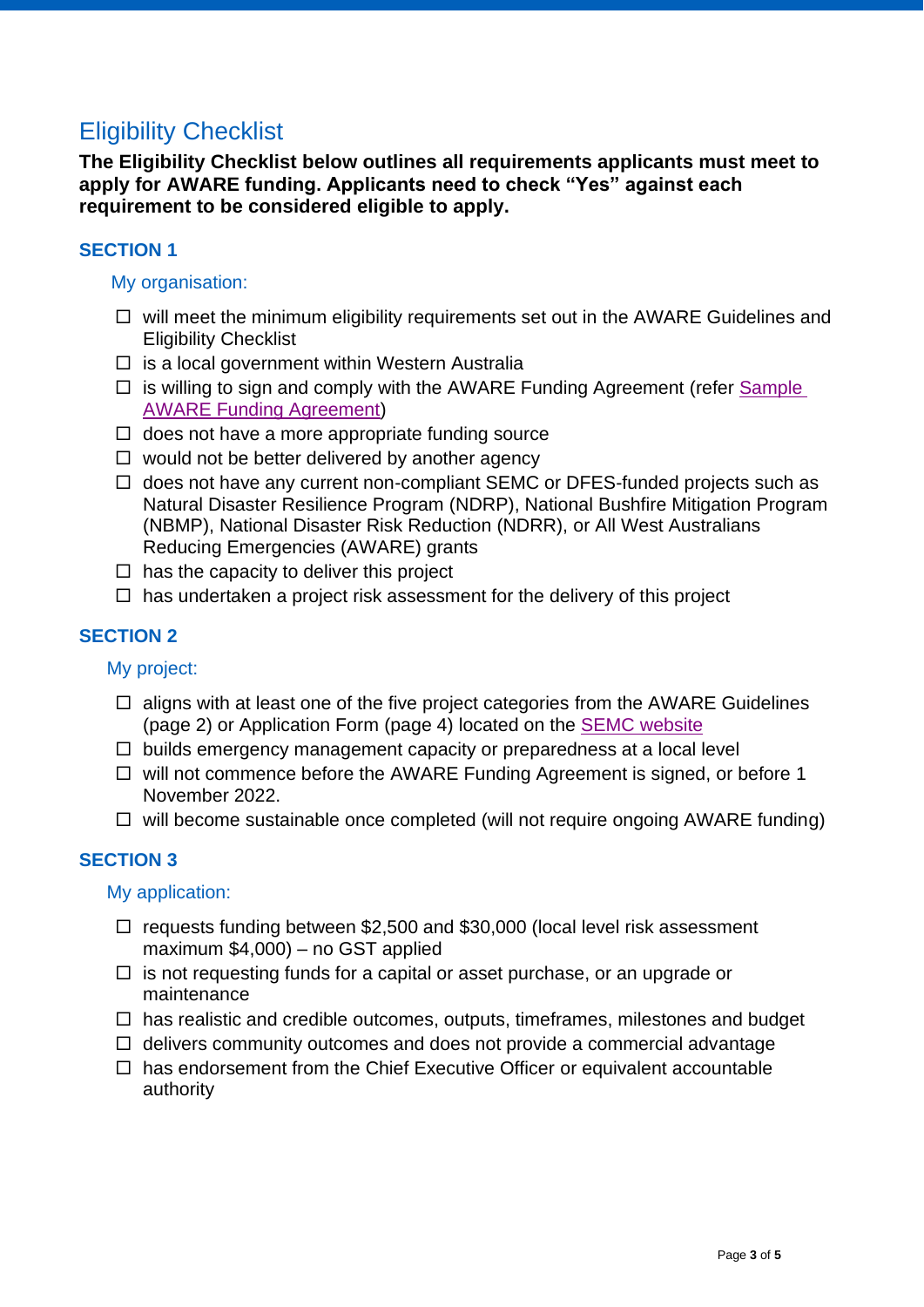# **Budgets**

- For AWARE funding, no GST is applied.
- Applicants must submit a realistic and detailed budget, with evidence of spend to be provided as part of the final acquittal.
- All contributions listed must be justifiable and actual spends will need to be evidenced throughout the project.
- In-kind contribution must be expressed in monetary terms (\$) and directly relate to the project.
- In-kind contributions can be included in the total project budget but must not cover business as usual activities.

**Please note**: Business as usual activities should **not** be included in any component of the budget.

# What are in-kind contributions?

In-kind contributions are non-cash inputs that are given an equivalent cash value. The inkind contributions to a project can only be for costs directly associated with an approved project and cannot be used for core business or business-as-usual activities.

# How much can I apply for?

- Local level risk assessments can request a maximum of \$4,000 (no GST is applied).
- All other applications must be requesting a minimum of \$2,500 and a maximum of \$30,000 (no GST is applied).

# What do I need to demonstrate?

Applicants must answer all questions in the AWARE Application Form available on the [SEMC website,](https://semc.wa.gov.au/funding/aware) demonstrating suitable project outcomes and how the project will enhance emergency management capacity or preparedness at a local level.

# Assessment

The AWARE grant is administered in accordance with the SEMC Grant Governance Framework to ensure transparent and accountable management, including the assessment process and managing conflict of interest. The assessment process is as follows:

- 1. Applications received by due time/date and notification of reference number issued.
- 2. Eligibility assessment completed by the SEMC Business Unit.
- 3. Merit selection assessment by the Assessment Panel.
- 4. Recommended projects submitted to SEMC for approval.
- 5. Recommended projects submitted to the Minister for Emergency Services for final approval.
- 6. Notification of assessment outcome provided to applicants.

**Please note:** do not commence your project without confirmation that you have been successful and have signed the AWARE Funding Agreement.